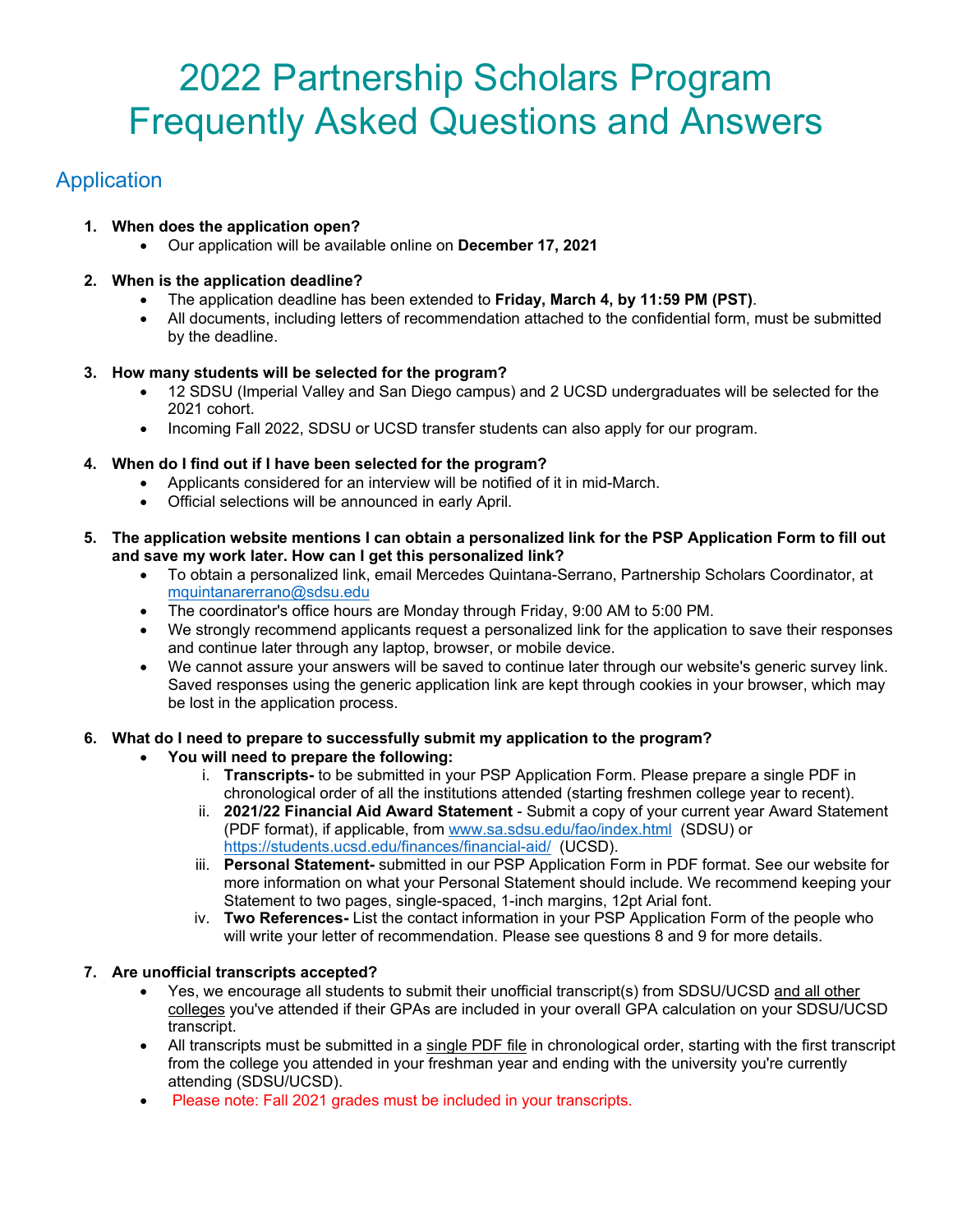## **8. How can my recommender submit his/her/their letter of recommendation (LoR)?**

- All LoR's need to be attached and submitted with our confidential reference form using the Qualtrics survey listed on the application website at<http://sci.sdsu.edu/cccp/apply/>
- We recommend you send your recommender the link to our survey, along with your full name, major, and school email (SDSU/UCSD) or personal email (if you are a community college student). They will need that information to fill in your confidential reference form.
- All LoR's must be submitted to Qualtrics by **March 4, 2022, by 11:59 PM (PST)**.

#### **9. Who should I ask to write my LoR's?**

- The most relevant letters are from faculty or staff who know you well and can attest to your interest and capacity for scientific research, such as academic advisors, counselors, research mentors, and professors of your science/major-related courses.
- **At least one** of the letters of recommendation needs to be from an SDSU/UCSD faculty or staff member within your field of study (or from a STEM/Public Health-related field) who can address your academic and personal suitability for this program. Transfer students may ask faculty/staff from their current/previous community college institution to write their academic LoR.
- Teacher assistants, work managers, volunteer leaders, and others may be considered for the second letter of recommendation.

# **Eligibility**

## **10. I am a student from the Imperial Valley SDSU campus. Am I eligible to apply for the program?**

• **Yes.** We highly encourage students from SDSU's Imperial Valley campus to apply for our program

## **11. I do not have any research experience. Am I eligible to apply?**

- **Yes.** We highly encourage all students (regardless of research experience) to apply for our program.
- 12. **I am an SDSU Imperial Valley student, and I will not have transportation to commute to San Diego, CA, in the summer. OR I am currently enrolled at SDSU/UCSD but will be out of the county for the summer. Can I still participate in the internship?**
	- **Yes.** Our summer internship will be a hybrid program. Students will have the opportunity to attend our weekly summer educational sessions and engage in research experiences in-person or online.
	- If you cannot reside in San Diego, CA, or cannot commute to San Diego, CA, during the summer, please let us know of it in your Personal Statement. Research experiences online may be limited, depending on faculty mentor availability and types of research projects.

#### **13. I am a Freshman. Can I apply for the program this year?**

- **No**. We will not consider applications from newcomers' students who have not completed at least 50 units before entering our program (i.e., complete 50+ units by Spring 2022).
- Our research internship is intensive and requires all students to complete all (or nearly all) majorprep/pre-major courses before starting our summer internship.

#### **14. I am not a US citizen or permanent resident. Can I still apply to the program?**

• **No**. All program participants must be citizens or permanent residents of the United States.

#### **15. I'm a senior, graduating in the Spring of 2022/Summer 2022/Fall 2022. Am I eligible for the program?**

- **No**. Only continuing undergraduate students with one full academic year or more can apply.
- Seniors must graduate in Spring 2023 or after to be eligible for the 2022/23 cohort.

#### **16. I'm a graduate student. Am I eligible to apply?**

• **No.** Our program is currently open only to undergraduate students.

# **17. I'm a community college student but plan on transferring to SDSU/UCSD in the Fall of 2022. Can I apply?**

- **Yes**. If you are a community college student who has applied to transfer to SDSU and/or UCSD for Fall 2022 admission, you can apply for our program.
- **Selection for our program is conditional.** We will require transfer students to submit proof of enrollment into an SDSU or UCSD campus before our summer internship.
- If the student does not show proof of enrollment into SDSU or UCSD before starting our internship, the offer will be rescinded.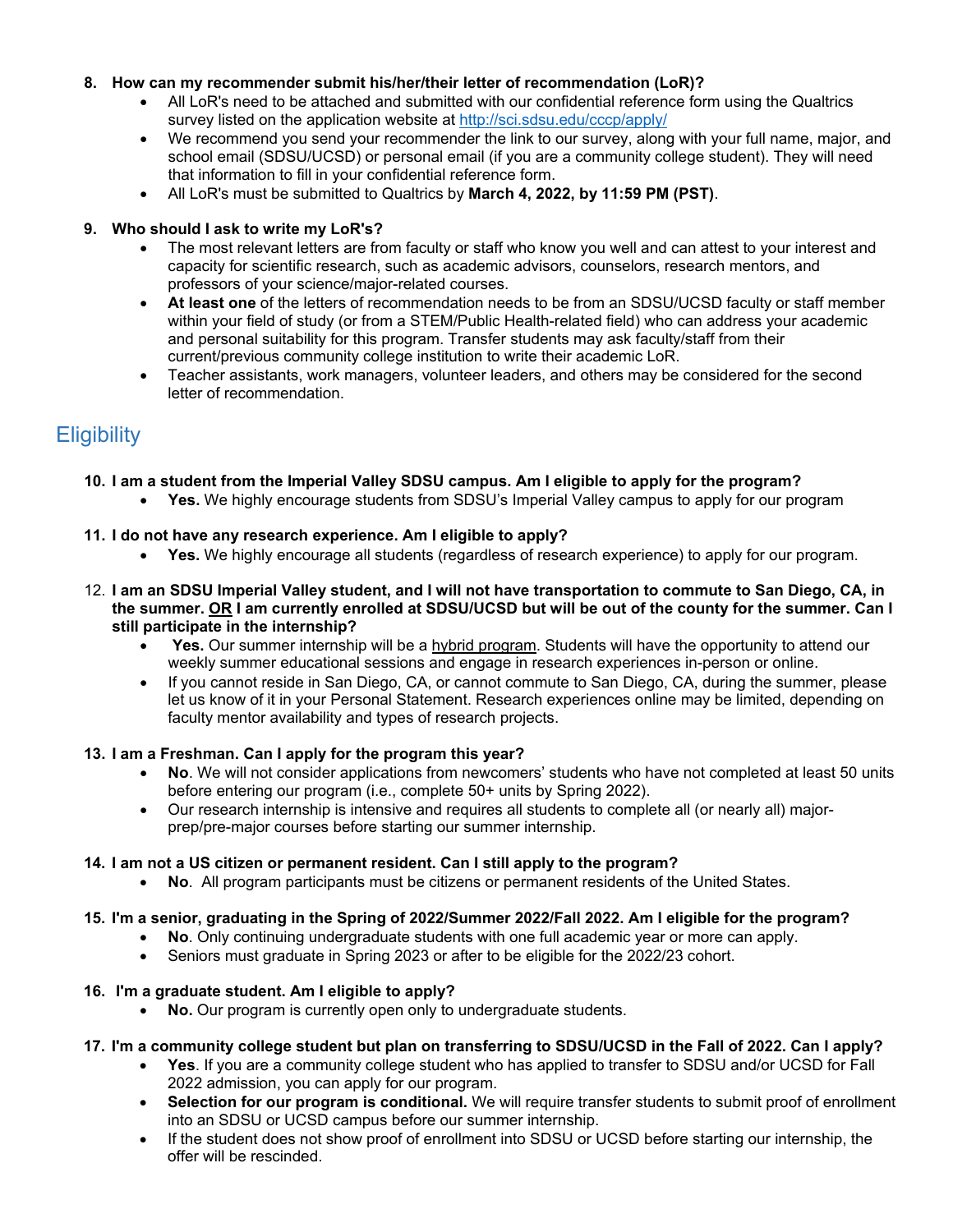- **18. Do you accept students that are not interested in pursuing a career in STEM, healthcare, public health, social work, and other jobs connected to oncology?**
	- **No.** Only students who are pursuing a career in STEM, healthcare, public health, and other jobs connected to oncology **and** have a goal of obtaining a graduate degree(s) in a research-based STEM research-based field (MS, Ph.D.), public health (MPH), pharmacology (PharmD), social work (MSW), clinical psychology (PsyD), health professional degree (e.g., P.A., RN, MSN, DNP, M.D., D.O.) or other certificate programs related to oncology (i.e., Certified Genetic Counselor) are eligible to apply for this program.

#### **19. I'm a student that is not from an underrepresented community. Can I apply?**

- **No**. To be eligible, you must be a member of **one** or more of the following underrepresented groups:
	- i. Individuals with a documented permanent disability (ies), such as physical or mental impairments, substantially limiting major life activities.
	- ii. Individuals from underrepresented racial and ethnic groups: African Americans, Hispanics or Latinos, American Indians or Alaskan Natives, Native Hawaiians, and other Pacific Islanders
	- iii. First-generation college students (i.e., parents/guardians do not hold a degree from a four-year college or university)
	- iv. Individuals from a low-income background or grew up in a social, cultural, or educational environment where you did not have access to the knowledge, skills, or abilities that facilitate opportunities to participate in research careers.
- **20. How do I know if I qualify as an individual from a low-income background or who grew up in a social, cultural, or educational environment where I did not have access to the knowledge, skills, or abilities that facilitate opportunities to participate in research careers?** 
	- a. There are many ways to qualify as an individual from a low-income background or as an individual who lacked access to opportunities to participate in research careers, such as:
		- i. Are a former foster youth
		- ii. Have a household income at or below the 50% Area Median Income (AMI) for the San Diego County:<https://www.sandiegocounty.gov/sdhcd/rental-assistance/income-limits-ami/>
		- iii. Receive Supplemental Security Income (SSI) or VA Disability Compensation: <https://www.ssa.gov/ssi/> or<https://www.va.gov/disability/>
		- iv. Are currently enrolled in the Cal Fresh/EBT (food stamps) program: [https://www.sandiegocounty.gov/content/sdc/hhsa/programs/ssp/food\\_stamps.html](https://www.sandiegocounty.gov/content/sdc/hhsa/programs/ssp/food_stamps.html)
		- v. Were awarded Cal Grant A, B, or C entitlement awards: [https://www2.calstate.edu/attend/paying](https://www2.calstate.edu/attend/paying-for-college/financial-aid/types/Pages/cal-grants.aspx)[for-college/financial-aid/types/Pages/cal-grants.aspx](https://www2.calstate.edu/attend/paying-for-college/financial-aid/types/Pages/cal-grants.aspx)
		- vi. Are/were members of the Educational Opportunity Programs and Ethnic Affairs (EOP) or UCSD OASIS:<http://studentaffairs.sdsu.edu/EOP/> or<https://oasis.ucsd.edu/>
		- vii. Are/were members of the Guardian Scholars (G.S.) Program
		- viii. Were awarded the CalVet Fee waiver[: https://www.calvet.ca.gov/VetServices/pages/college-fee](https://www.calvet.ca.gov/VetServices/pages/college-fee-waiver.aspx)[waiver.aspx](https://www.calvet.ca.gov/VetServices/pages/college-fee-waiver.aspx)
		- ix. Were awarded GI Bill® and other education benefits:<https://www.va.gov/education/eligibility/>
		- x. Receive Veteran Readiness and Employment (Chapter 31): [https://www.va.gov/careers](https://www.va.gov/careers-employment/vocational-rehabilitation/)[employment/vocational-rehabilitation/](https://www.va.gov/careers-employment/vocational-rehabilitation/)
		- xi. Participated in the free or reduced school lunch K-12 program: [https://www.ers.usda.gov/topics/food-nutrition-assistance/child-nutrition-programs/national](https://www.ers.usda.gov/topics/food-nutrition-assistance/child-nutrition-programs/national-school-lunch-program/)[school-lunch-program/](https://www.ers.usda.gov/topics/food-nutrition-assistance/child-nutrition-programs/national-school-lunch-program/)

#### 21. **Who qualifies as a first-generation college student?**

• You qualify as a first-generation college student if neither of your parents/guardians holds a degree from a four-year college or university.

# Summer Program

#### **22. When does the summer program take place?**

• The 2022 summer program runs from **June 13 to August 16, 2022**. It is a full-time program: Monday to Friday, 40 hrs./wk.

#### **23. Will this be an online or physical internship?**

• Our internship be a hybrid program. Students will have the opportunity to attend our weekly summer educational sessions and activities and engage in research experiences in-person or online.